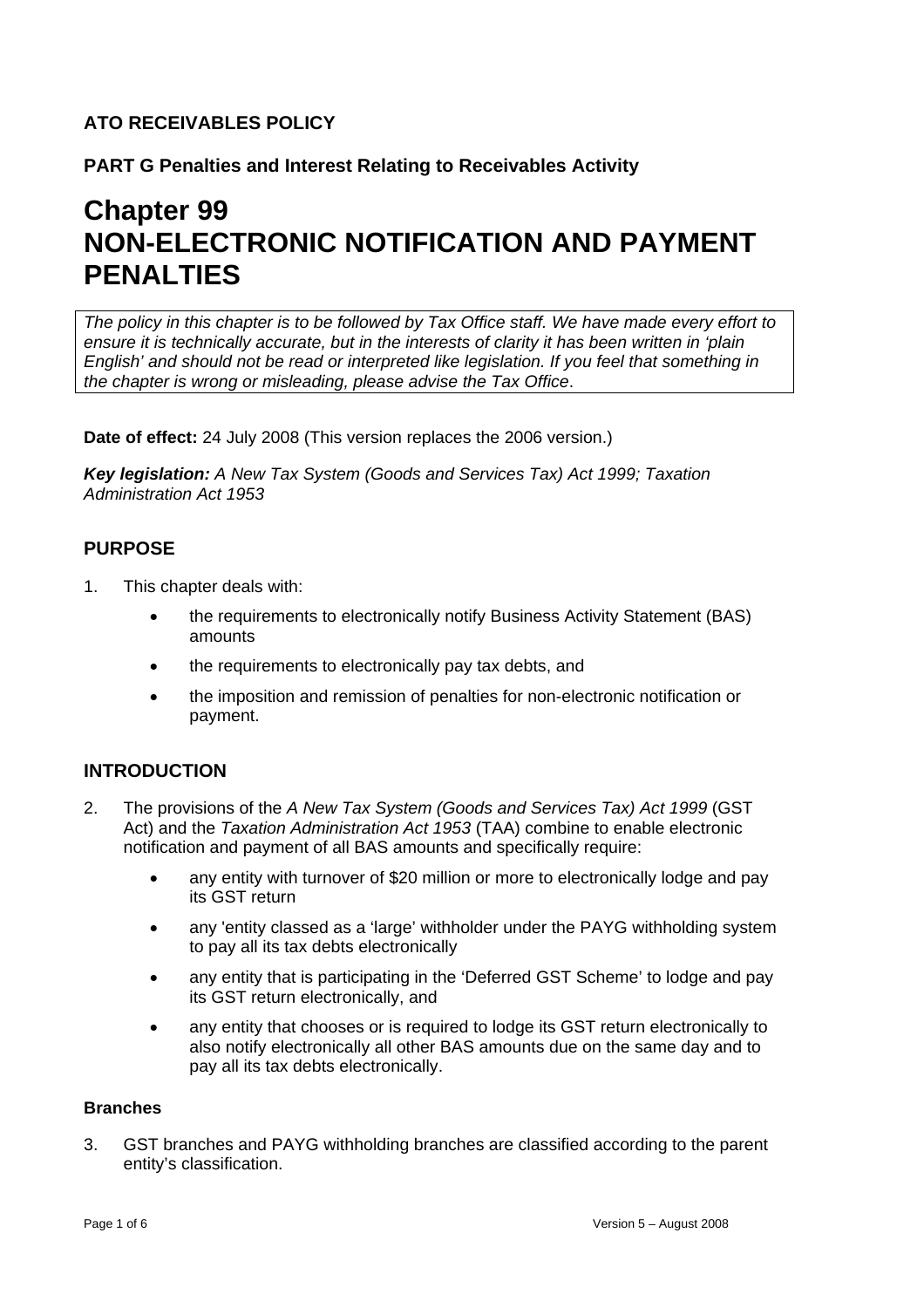- 4. In respect of **GST branches and PAYG withholding branches**:
	- the legal obligation to pay GST and PAYG withholding amounts
	- the legal right to receive GST refunds, and
	- the legal obligation for notification of liabilities

remains with the (parent) entity and is not transferred to the branch.

- 5. An entity must lodge a GST return for each branch. PAYG withholding branches and GST branches *may* prepare their own GST returns, but the legal obligation to lodge and pay still rests with the parent entity.
- 6. Members of **GST groups** are not required to lodge a GST return unless they are also the 'representative member' of the GST group. The representative member is required to pay any GST liability for the GST group and is entitled to receive any refund payable to the GST group.
- 7. Members of **GST joint ventures** are not required to lodge a GST return unless they are also the 'joint venture operator'. The joint venture operator is responsible for paying the GST liability of the joint venture, and is entitled to any GST refund payable by the Commissioner to the joint venture.
- 8. Payment of GST on any taxable importations is collected by Customs but this has no effect on an entity's other electronic lodgment and payment obligations.

#### **Penalties**

- 9. Penalties apply where an entity fails to comply with its electronic lodgment obligations. If an entity is required to deal electronically with the Commissioner but instead chooses to lodge or pay by another means (for example paper lodgment), the entity will be liable for a penalty. The Commissioner must notify the entity of its liability to pay the penalty, which may be remitted in full or part at the Commissioner's discretion. The general interest charge (GIC) applies to the balance of any unpaid penalty from the due date for payment of that penalty.
- 10. Specifically, the law provides for:
	- the imposition of a penalty of 5 penalty units for non-electronic notification where an entity has not, as was required, made a notification electronically, but has made the notification in another way
	- the imposition of a penalty of 5 penalty units for non-electronic payment where an entity has not, as was required, made a payment electronically, but has made the payment in another way
	- the written notification of those penalties this notification may be included in any other notice the Commissioner gives the entity
	- the partial or complete remission of those penalties, and
	- the imposition of GIC to any unpaid part of the penalty.

# **POLICY**

11. The reporting and payment obligations imposed under the various taxation acts have not changed considerably in relation to the withholding obligations of 'large' entities. Tax reforms such as GST have imposed a range of additional lodgment and payment obligations on reporting entities and have made many other entities 'reporting entities' for the first time.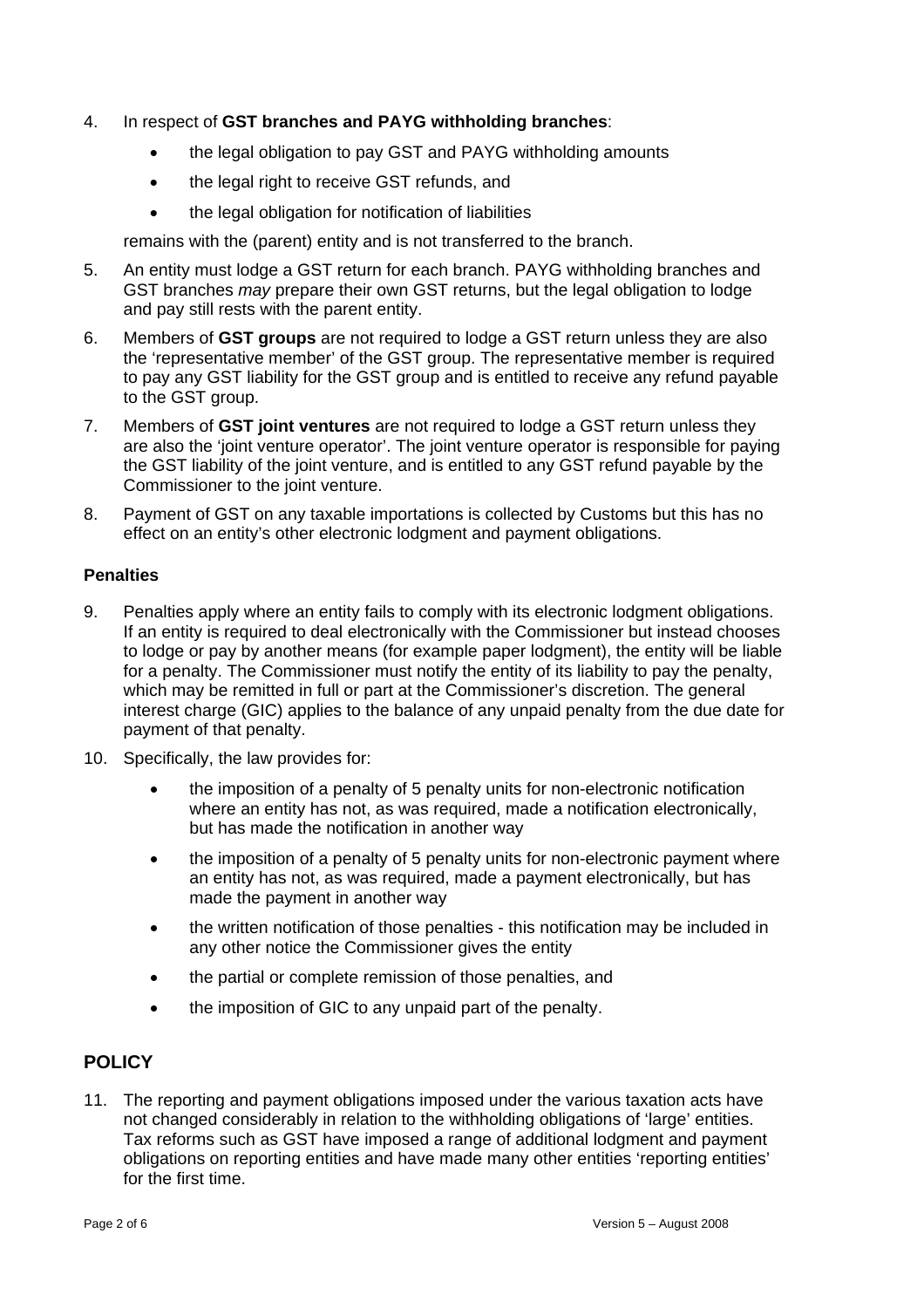- 12. Choices made by entities in regards to branching and grouping also require consideration, although it is assumed that a decision to branch or group was made with the knowledge that electronic notification and payment may be required.
- 13. In general, it would be considered that an entity that is required to lodge and/or notify electronically by virtue of the level of turnover or amount withheld would normally have sufficiently sophisticated communications, banking and accounting systems to enable it to comply with the law. It is recognised that there may be exceptions.
- 14. Further it is considered that an entity that chooses to lodge its GST return electronically would have made an informed decision and accepted that it is bound to notify electronically all other BAS liabilities that are due on the same day.

## **Exemption from electronic lodgment**

- 15. Subsection 31-25(2) of the GST Act provides that an entity with turnover exceeding \$20 million may not be required to lodge electronically if the Commissioner 'otherwise approves'.
- 16. It will be considered that the non-electronic lodgment of a GST return (and consequently the non-electronic notification of other BAS amounts due on the same day) would be approved in the following circumstances:
	- (i) the relevant infrastructure has not been installed by the independent suppliers of telecommunications networks, that is the entity or branches accounting work for these liabilities is conducted in a location where communication systems, for example telephone lines, satellite transmission or other third party medium, are not readily accessible by the entity or branch for installation, or
	- (ii) The relevant infrastructure is not accessible without prohibitive expense to the entity or all branches of the entity.
- 17. It is not envisaged that an entity whose activities and accounting work are conducted in a city, town or other area with telecommunications infrastructure installed would meet these criteria.
- 18. Entities that have access to the appropriate public infrastructure, but choose not to pay installation and/or software costs to enable electronic lodgment and/or payment, or decide to use available funds to acquire other assets or to pay other creditors, are assumed to have made such decisions knowing the ramifications of the decision.
- 19. Steps an entity has, or could have, taken to seek finance or to direct funds from income or cash flow to enable electronic lodgment and/or payment are all relevant considerations in deciding whether an entity is eligible for remission of penalty for nonelectronic notification and/or payment.

#### **Remission of penalties**

- 20. The Commissioner has discretion to remit penalty for non-electronic notification and/or payment under section 298-20 of Schedule 1 to the TAA.
- 21. A decision on a request for remission of the penalty for non-electronic notification and/or payment, will be made having regard to:
	- (i) the facts of each individual case including,
		- a information provided by the taxpayer or their tax agent, and
		- b any other information, such as information regarding the entity's compliance with other taxation obligations
	- (ii) the principles of natural justice and those outlined in the taxpayers' charter,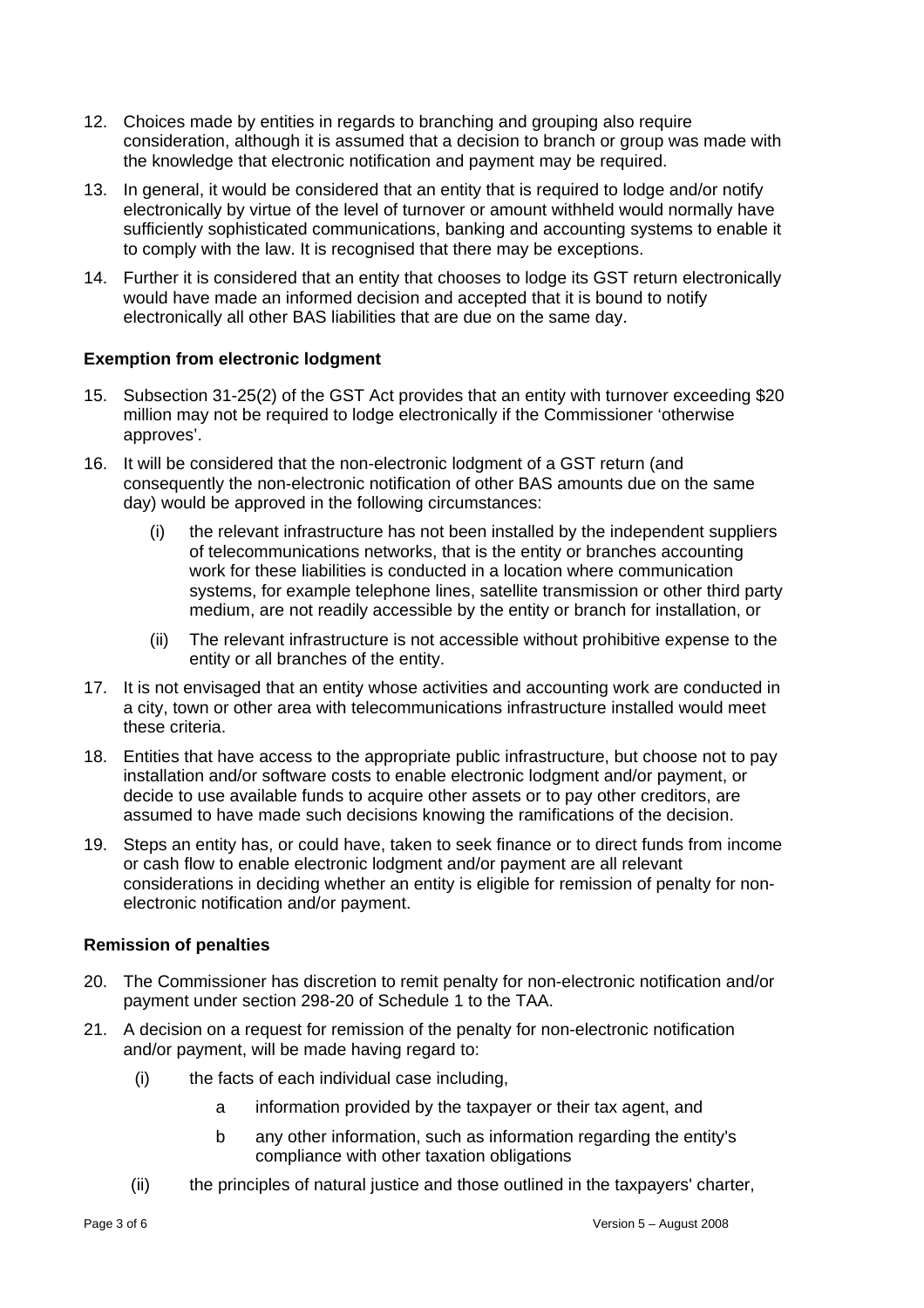- (iii) Chapter 1 'Principles underlying the ATO Receivables Policy', and
- (iv) the policy guidelines contained in this chapter.
- 22. Where the Commissioner is satisfied that a remission of penalty is warranted, either in full or in part, it will be remitted.

#### **Requests for remission**

- 23. An entity has a right to request a remission of the penalty for non-electronic notification and/or payment. The onus is on the entity to demonstrate that remission is warranted.
- 24. It is considered that there are three sets of circumstances when the Commissioner may exercise a discretion to remit the penalty for non-electronic notification and/or payment. He may remit if he is satisfied that:
	- the circumstances that contributed to non-electronic notification and/or payment were not due to, or caused directly or indirectly by, an act or omission of the entity; and the entity has taken reasonable action to relieve, or relieve the effects of, those circumstances
	- the circumstances that contributed to non-electronic notification and/or payment were due to, or caused directly or indirectly by, an act or omission of the entity; and the entity has taken reasonable action to relieve, or relieve the effects of, those circumstances; and having regard to the nature of those circumstances, it would be fair and reasonable to remit the penalty for nonelectronic notification and/or payment or part of the penalty, or
	- there are special circumstances by reason of which it would be fair and reasonable to remit the penalty for non-electronic notification and/or payment or part of the penalty.
- 25. It is not possible to identify every circumstance likely to prevent electronic lodgment and payment that is beyond the control of an entity. However, it can generally be expected that partial or full remission will be granted where the entity can show the inability to electronically lodge and/or pay can be directly attributed to:
	- the relevant infrastructure not being installed by the independent suppliers of telecommunications networks, that is the entity or branch accounting work for these liabilities is conducted in a location where communication systems, for example telephone lines, satellite transmission or other third party medium, are not readily accessible by the entity or branch for installation
	- the relevant infrastructure not being accessible without prohibitive expense by the entity or all branches of the entity
	- natural disasters (flood, fire, drought, earthquake and the like)
	- other disasters that may have, or have had, a significant impact on an entity or region where the entity or its branches operate, or
	- the serious illness of those responsible for electronically notifying or paying for the entity, where there is no other person that can, or could have notified or paid.
- 26. If the Commissioner sends:
	- a paper activity statement to an entity that has an obligation to lodge electronically, and this results in a delay in the electronic lodgment of the activity statement, consideration will be given to the remission of any penalty imposed for late lodgment, and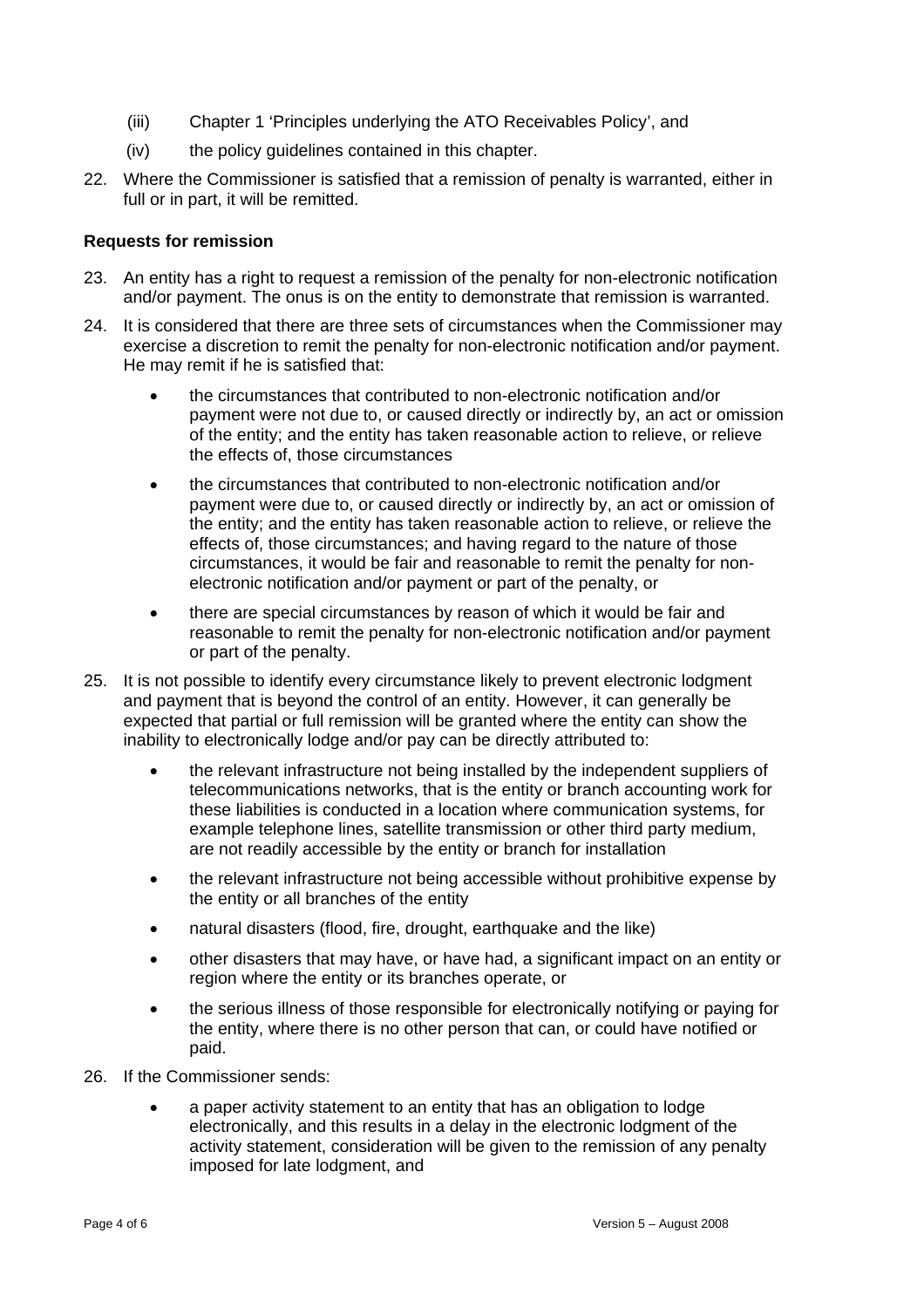- an electronic BAS to an entity that has no obligation to lodge electronically, non-electronic notification penalty is not applicable.
- 27. It would be inappropriate to exercise the discretion to remit the penalty for nonelectronic notification and/or payment for the following reasons:
	- as an inducement to encourage compliance with other taxation laws; or
	- as an inducement to finalise a dispute, for example a disputed assessment.
- 28. The Commissioner will not remit any penalty for non-electronic notification and/or payment if there is insufficient relevant information to make a decision.

## **Objection provisions**

- 29. Where the Commissioner decides not to remit an amount of non- electronic notification and/or non-electronic payment penalty, either in part or in full, the taxpayer must be advised in writing of the decision, the reasons for the decision, and their objection rights.
- 30. An objection may be made if the Commissioner has refused, to any extent, to remit a penalty amount and the penalty amount that remains payable after the refusal is more than 2 penalty units.
- 31. If the taxpayer is dissatisfied with an objection decision, they may:
	- (i) apply to the Administrative Appeals Tribunal (AAT) for review of the objection decision - an application to the AAT is required to be lodged within 60 days of service of the notice of the objection decision on the taxpayer (an application fee is payable). The taxpayer may apply for an extension of time if it is required, or
	- (ii) appeal to the Federal Court against the objection decision an appeal to the Federal Court is required to be lodged within 60 days of service of the notice of the objection decision on the taxpayer. Generally, a filing fee, a setting down fee and a daily hearing fee are payable. There is no provision for an extension of time when lodging an appeal with the Federal Court.
- 32. Where a decision not to remit penalty cannot be reviewed by objection (that is, the amount of penalty that remains payable after the refusal to remit is 2 penalty units or less) the taxpayer may seek a review of the decision under the *Administrative Decisions (Judicial Review) Act 1977*.

# **TERMS USED**

Activity Statement (AS) – a form that allows the taxpayer or representative to report obligations for goods and services tax (GST), luxury car tax (LCT), wine equalisation tax(WET), pay as you go (PAYG) withholding and instalments, fringe benefits tax (FBT) instalments and fuel tax credits (FTC)

Business activity statement (BAS) – a personalised form lodged by those taxpayers who have an obligation to lodge an activity statement and have a GST role as well as other obligations such as Wine equalisation tax (WET), Luxury car tax (LCT), PAYG instalments, PAYG withholding, FBT instalments (FBTI) and Fuel Tax Credits (FTC). A BAS must be lodged with the Tax Office for each tax period..

Electronic lodgment – means that the GST return is transmitted to the Commissioner in an electronic format approved by the Commissioner.